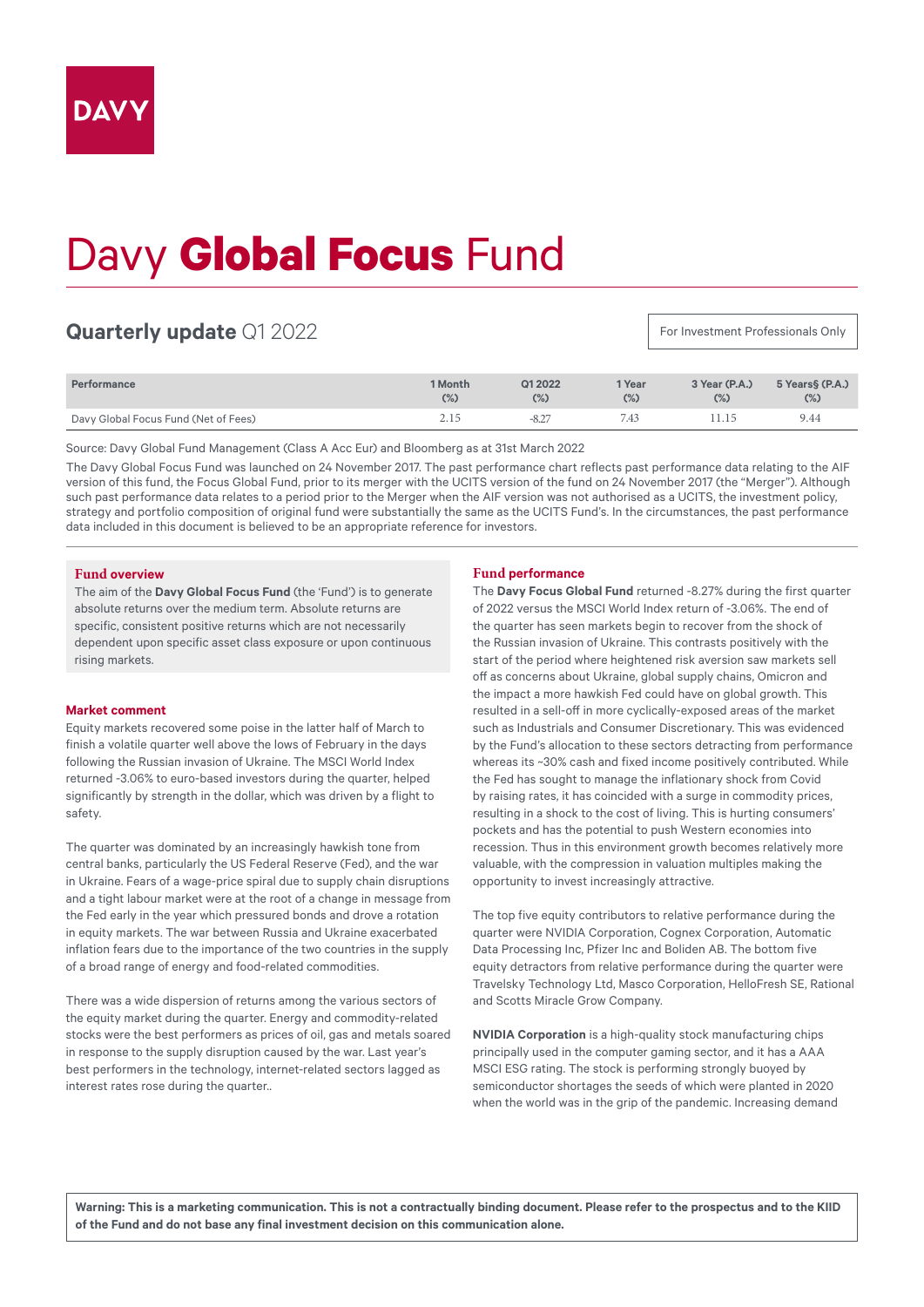for high-performance silicon chips is leading to improved pricing power through the semiconductor supply chain. Its 4QFY21 results beat analysts' expectations in terms of both earnings and revenues. It posted record revenue in its gaming, data centre, and professional visualization businesses. It is an attractive, high-quality business that is well-positioned to capitalise on market demand as there is a shift toward technologies like artificial intelligence (AI) and machine learning.

**Cognex Corp.** (CGNX) specialises in machine vision technology and is AA-rated by MSCI ESG. This technology is used to automate manufacturing and distribution processes in a variety of end-markets, including consumer electronics, automotive, consumer products, food and beverages, pharmaceuticals, medical devices, retail distribution, and ecommerce. While the firm's 4Q21 profit decreased from last year, Cognex shook off the prior quarter's weakness to provide earnings strongly beating expectations. Revenue also gained, up \$20.5 million from the same period last year, and beaching the \$1bn mark for the full year for the first time. 1Q22 projections also beat consensus, as the company sees the trends in machine vision growing stronger over the coming year.

**TravelSky Technology Limited** is the dominant provider of information technology solutions for China's aviation and travel industry, with a BB ESG rating from MSCI. Its core technologies are products and services for aviation, which enable airlines, customers and their agents to conduct electronic transactions and manage travel-related information, such as ticketing, baggage handling, distribution accounting, settlement and clearing. Similar to its international peers, these products and services are used by all industry participants, but unlike its peers it holds a monopoly position in its home market of China. The stock retreated last year due to delays to the recovery in international air-travel and Covid-19 resurgence in 3Q21. FY21 results missed the street's expectations on margin erosion and a 57% year-on-year decline in its Aviation Information Technology business line. We believe negatives are now fully priced in and with its growth potential in system integration, we expect air-travel demand to improve in 1H22, causing the stock to re-rate.

**Masco Corporation** is a global manufacturer of brand-name consumer products for the building and home improvement markets. Its well-known brands include Delta Faucet's Water Sense fixtures,

Hansgrohe's EcoSmart, and Behr's low-VOC paint products. Its suite of environmentally-friendly products is enabling it to maintain its A MSCI ESG rating. Over the period during which the Fund have owned the stock, it has divested its windows and cabinetry product lines in favour of plumbing and decorative architectural products which generate better cash flows. The effects of these decisions were evident in its 4Q21 results. EPS for the quarter were down on 4Q20 but in line with consensus. Its plumbing and decorative segments delivered 5% and 15% sales growth respectively, with operating margins of 12.7% and 16.6%. FY22 also remains in-line with expectations. These results, yet again highlight its credentials as a high-quality business with a portfolio of stable, low ticket, high margin products with a stable balance sheet.

#### **Sample Portfolio transactions**

The Fund divested from several stocks over the period whose quality characteristics had begun to deteriorate. They included Alarm.Com, H&R Block, Protolabs, TJX Companies and Xero. While Hello Fresh, Scotts Miracle Grow and Nordic entertainment were sold as they are affected by higher commodity prices and consumers returning to the office. The proceeds were reinvested in fixed income.

#### **The QQE perspective**

The change in tone within the equity market at the start of the year was very much on the side of continued economic expansion and rising rates. The war in Ukraine has cast a shadow on growth prospects, particularly within Europe, and exacerbated what is now seen as the "inflation problem". Our view is that avoiding deflation was the aim the zero interest rates and quantitative easing policies of the past two years.

Our quality model guides stock selection within our equity portfolios. It assigns a quality rank to each stock in a broad universe based on four pillars of Profitability, Persistence, Protection and People. In the first quarter, the People pillar, which rates companies based on capital allocation, was the best performing of the four pillars. In the past, such outperformance has reflected investor confidence in the economic cycle. This is an important support to markets as we enter another quarterly earnings season during which company managements face heightened risks. Against this uncertain background, we are confident that our quality framework will stand our clients in good stead.

| <b>Calendar Year Performance</b>     | $2021$ (%) | 20200 (%) | 2019 (%) | 2018 (%) | 2017 (%)                 |
|--------------------------------------|------------|-----------|----------|----------|--------------------------|
| Davy Global Focus Fund (net of fees) | 23.6       | 11.6      | 25.2     | $-7.4$   | 11.2                     |
| MSCI World Index NDTR (MSDEWIN)      | 31.1       | 6.3       | 30.0     | $-4.1$   | 7.5                      |
| JP Morgan Global Bond Index (EUR)    | $-3.1$     | 4.9       | 4.6      | $-0.3$   | 0.4                      |
| <b>NVIDIA Corporation</b>            | 125.5      | 122.3     | 76.9     | $-30.8$  | 82.0                     |
| Cognex Corp                          | $-2.8$     | 47.6      | 45.5     | $-36.5$  | 92.9                     |
| Pfizer Inc                           | 66.7       | 3.2       | $-6.9$   | 24.8     | 15.9                     |
| <b>Boliden</b>                       | 25.2       | 21.2      | 36.5     | $-28.5$  | 20.4                     |
| Automatic Data Processing Inc        | 42.6       | 6.0       | 32.7     | 14.2     | 16.5                     |
| TravelSky Technology Ltd             | $-29.8$    | 0.5       | $-3.4$   | $-13.4$  | 45.4                     |
| <b>Masco Corporation</b>             | 29.6       | 15.8      | 66.3     | $-32.7$  | 40.5                     |
| Hello Fresh SE                       | 6.9        | 238.7     | 205.4    | $-48.7$  | $\overline{\phantom{0}}$ |
| Rational                             | 18.99      | 7.43      | 46.93    | $-5.68$  | 29.41                    |
| <b>Scotts Miracle Grow</b>           | $-18.0$    | 96.5      | 77.0     | $-41.0$  | 14.5                     |

Source: Davy Global Fund Management and Bloomberg as at 31st December 2021. Performance is quoted in local currency unless otherwise stated.